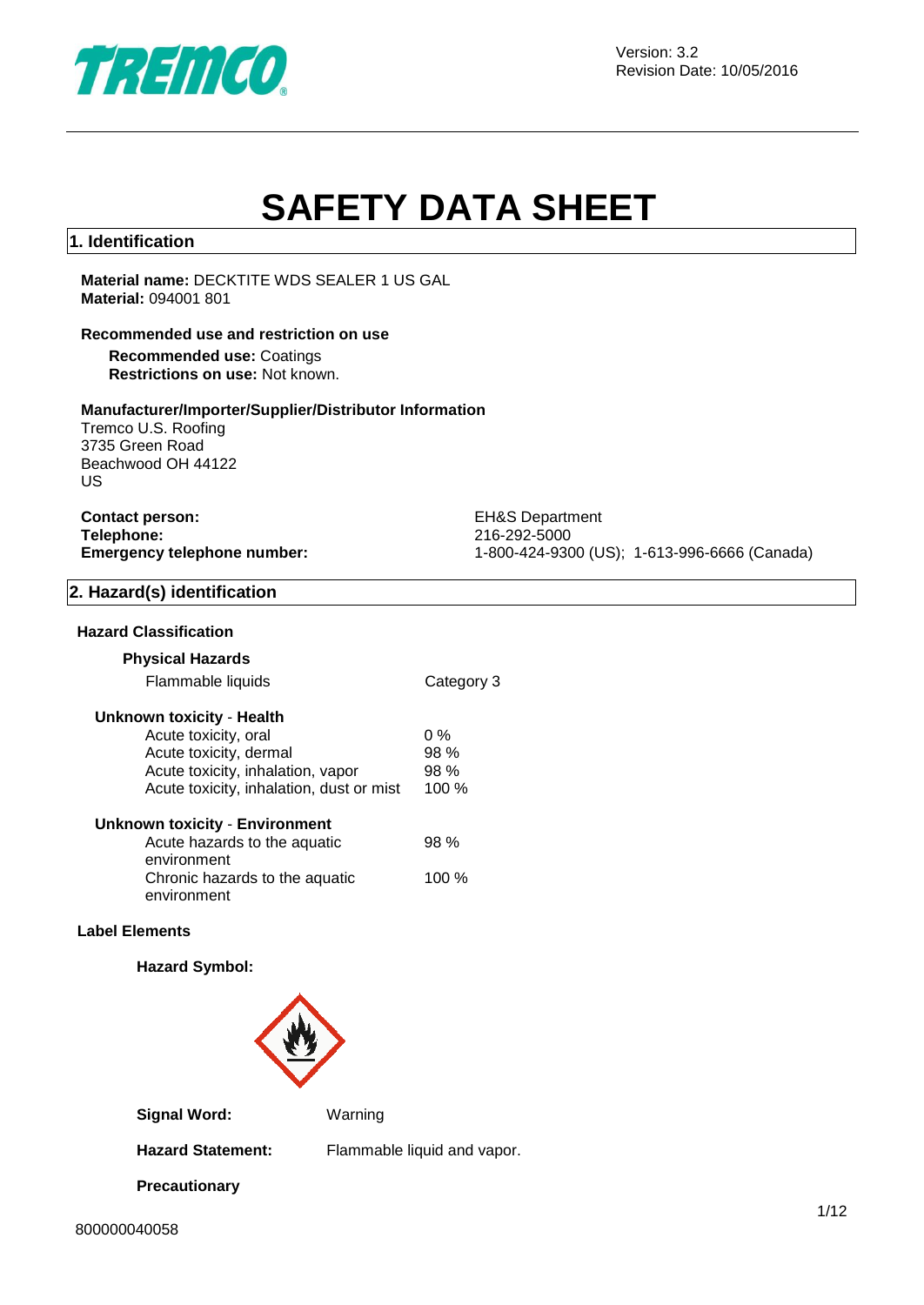

| <b>Statements:</b>                                          |                                                                                                                                                                                                                                                                                                                                                                                                                              |
|-------------------------------------------------------------|------------------------------------------------------------------------------------------------------------------------------------------------------------------------------------------------------------------------------------------------------------------------------------------------------------------------------------------------------------------------------------------------------------------------------|
| <b>Prevention:</b>                                          | Keep away from heat, hot surfaces, sparks, open flames and other ignition<br>sources. No smoking. Keep container tightly closed. Ground and bond<br>container and receiving equipment. Use explosion-proof<br>electrical/ventilating/lighting/equipment. Use only non-sparking tools. Take<br>precautionary measures against static discharge. Wear protective<br>gloves/protective clothing/eye protection/face protection. |
| Response:                                                   | IF ON SKIN (or hair): Take off immediately all contaminated clothing. Rinse<br>skin with water/shower. In case of fire: Use  to extinguish.                                                                                                                                                                                                                                                                                  |
| Storage:                                                    | Store in well-ventilated place. Keep cool.                                                                                                                                                                                                                                                                                                                                                                                   |
| Disposal:                                                   | Dispose of contents/container to an appropriate treatment and disposal<br>facility in accordance with applicable laws and regulations, and product<br>characteristics at time of disposal.                                                                                                                                                                                                                                   |
| Other hazards which do not<br>result in GHS classification: | Static accumulating flammable liquid can become electrostatically charged<br>even in bonded and grounded equipment. Sparks may ignite liquid and<br>vapor. May cause flash fire or explosion.                                                                                                                                                                                                                                |

#### **3. Composition/information on ingredients**

#### **Mixtures**

| <b>Chemical Identity</b> | <b>CAS number</b> | <b>Content in percent <math>(\%)^*</math></b>                                                                                          |
|--------------------------|-------------------|----------------------------------------------------------------------------------------------------------------------------------------|
| Methanol                 | 67-56-1           | $1 - 5\%$                                                                                                                              |
|                          |                   | $\ast$ All concernents are accessed to contain output to an illegate or and $\bigwedge$ or accessed to a contain the second to contain |

All concentrations are percent by weight unless ingredient is a gas. Gas concentrations are in percent by volume.

#### **4. First-aid measures**

| Ingestion:                                                             | Call a POISON CENTER/doctor//if you feel unwell. Rinse mouth.                                                                                      |  |
|------------------------------------------------------------------------|----------------------------------------------------------------------------------------------------------------------------------------------------|--|
| Inhalation:                                                            | Move to fresh air.                                                                                                                                 |  |
| <b>Skin Contact:</b>                                                   | Get medical attention if symptoms occur. Take off immediately all<br>contaminated clothing. Rinse skin with water/shower.                          |  |
| Eye contact:                                                           | Rinse immediately with plenty of water.                                                                                                            |  |
| Most important symptoms/effects, acute and delayed                     |                                                                                                                                                    |  |
| Symptoms:                                                              | Respiratory tract irritation.                                                                                                                      |  |
| Indication of immediate medical attention and special treatment needed |                                                                                                                                                    |  |
| Treatment:                                                             | Symptoms may be delayed.                                                                                                                           |  |
| 5. Fire-fighting measures                                              |                                                                                                                                                    |  |
| <b>General Fire Hazards:</b>                                           | Use water spray to keep fire-exposed containers cool. Water may be<br>ineffective in fighting the fire. Fight fire from a protected location. Move |  |

containers from fire area if you can do so without risk.

 $\overline{a}$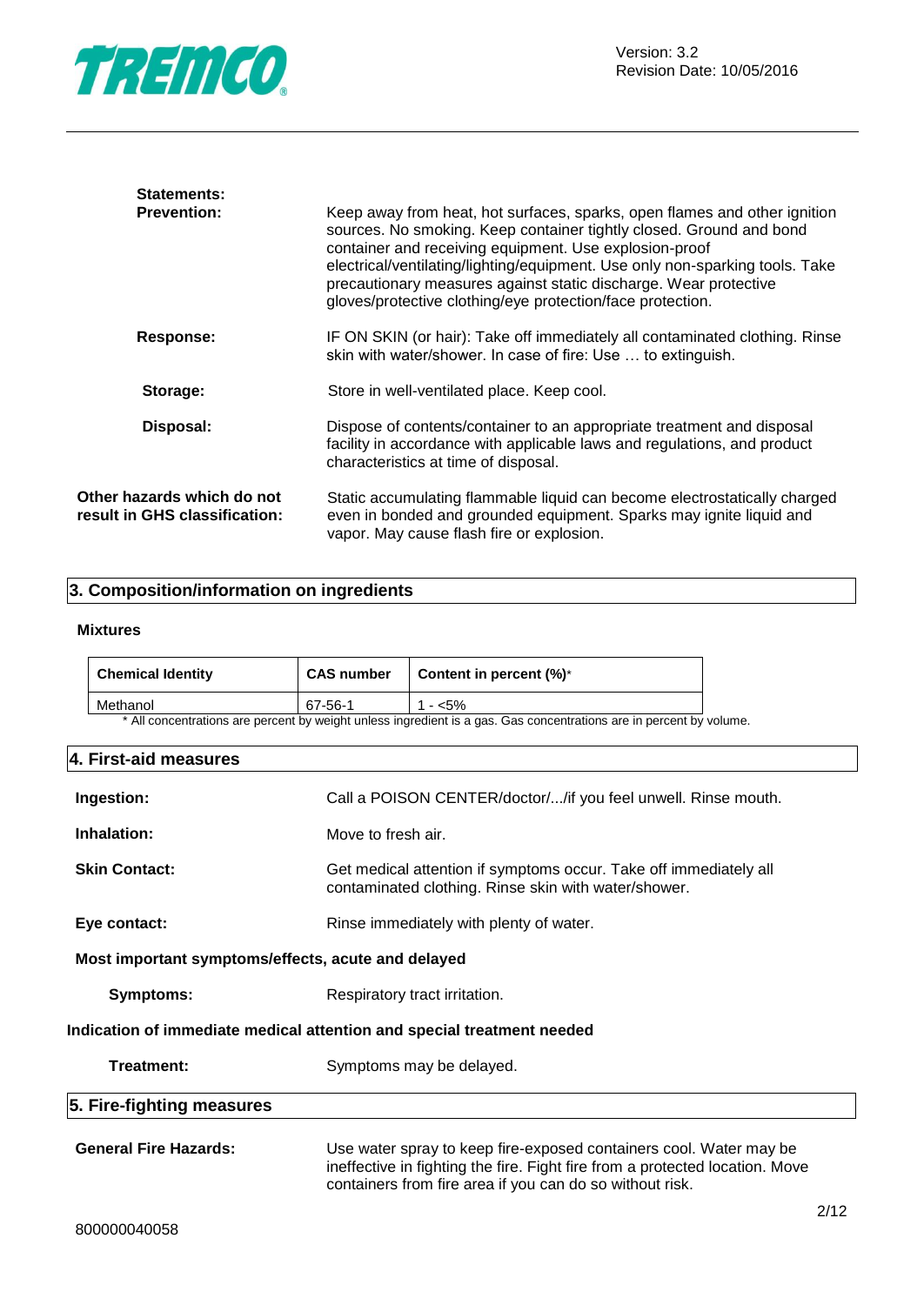

# **Suitable (and unsuitable) extinguishing media**

| <b>Suitable extinguishing</b><br>media:                                           | Use fire-extinguishing media appropriate for surrounding materials.                                                                                                                                                                                                                                                                                                                 |
|-----------------------------------------------------------------------------------|-------------------------------------------------------------------------------------------------------------------------------------------------------------------------------------------------------------------------------------------------------------------------------------------------------------------------------------------------------------------------------------|
| <b>Unsuitable extinguishing</b><br>media:                                         | Avoid water in straight hose stream; will scatter and spread fire.                                                                                                                                                                                                                                                                                                                  |
| Specific hazards arising from<br>the chemical:                                    | Vapors may travel considerable distance to a source of ignition and flash<br>back. Vapors may cause a flash fire or ignite explosively. Prevent buildup of<br>vapors or gases to explosive concentrations.                                                                                                                                                                          |
| Special protective equipment and precautions for firefighters                     |                                                                                                                                                                                                                                                                                                                                                                                     |
| <b>Special fire fighting</b><br>procedures:                                       | No data available.                                                                                                                                                                                                                                                                                                                                                                  |
| Special protective equipment<br>for fire-fighters:                                | Firefighters must use standard protective equipment including flame<br>retardant coat, helmet with face shield, gloves, rubber boots, and in<br>enclosed spaces, SCBA.                                                                                                                                                                                                              |
| 6. Accidental release measures                                                    |                                                                                                                                                                                                                                                                                                                                                                                     |
| <b>Personal precautions,</b><br>protective equipment and<br>emergency procedures: | Ventilate closed spaces before entering them. ELIMINATE all ignition<br>sources (no smoking, flares, sparks or flames in immediate area). Keep<br>upwind.                                                                                                                                                                                                                           |
| <b>Methods and material for</b><br>containment and cleaning<br>up:                | Dam and absorb spillages with sand, earth or other non-combustible<br>material. Collect spillage in containers, seal securely and deliver for<br>disposal according to local regulations.                                                                                                                                                                                           |
| <b>Notification Procedures:</b>                                                   | In the event of a spill or accidental release, notify relevant authorities in<br>accordance with all applicable regulations.                                                                                                                                                                                                                                                        |
| <b>Environmental Precautions:</b>                                                 | Do not contaminate water sources or sewer. Prevent further leakage or<br>spillage if safe to do so.                                                                                                                                                                                                                                                                                 |
| 7. Handling and storage                                                           |                                                                                                                                                                                                                                                                                                                                                                                     |
| Precautions for safe handling:                                                    | Wash hands thoroughly after handling. Keep away from heat, hot surfaces,<br>sparks, open flames and other ignition sources. No smoking. Ground and<br>bond container and receiving equipment. Take precautionary measures<br>against static discharges. Provide adequate ventilation. Wear appropriate<br>personal protective equipment. Observe good industrial hygiene practices. |
| Conditions for safe storage,<br>including any<br>incompatibilities:               | Store in a well-ventilated place. Store in a cool place.                                                                                                                                                                                                                                                                                                                            |

# **8. Exposure controls/personal protection**

#### **Control Parameters**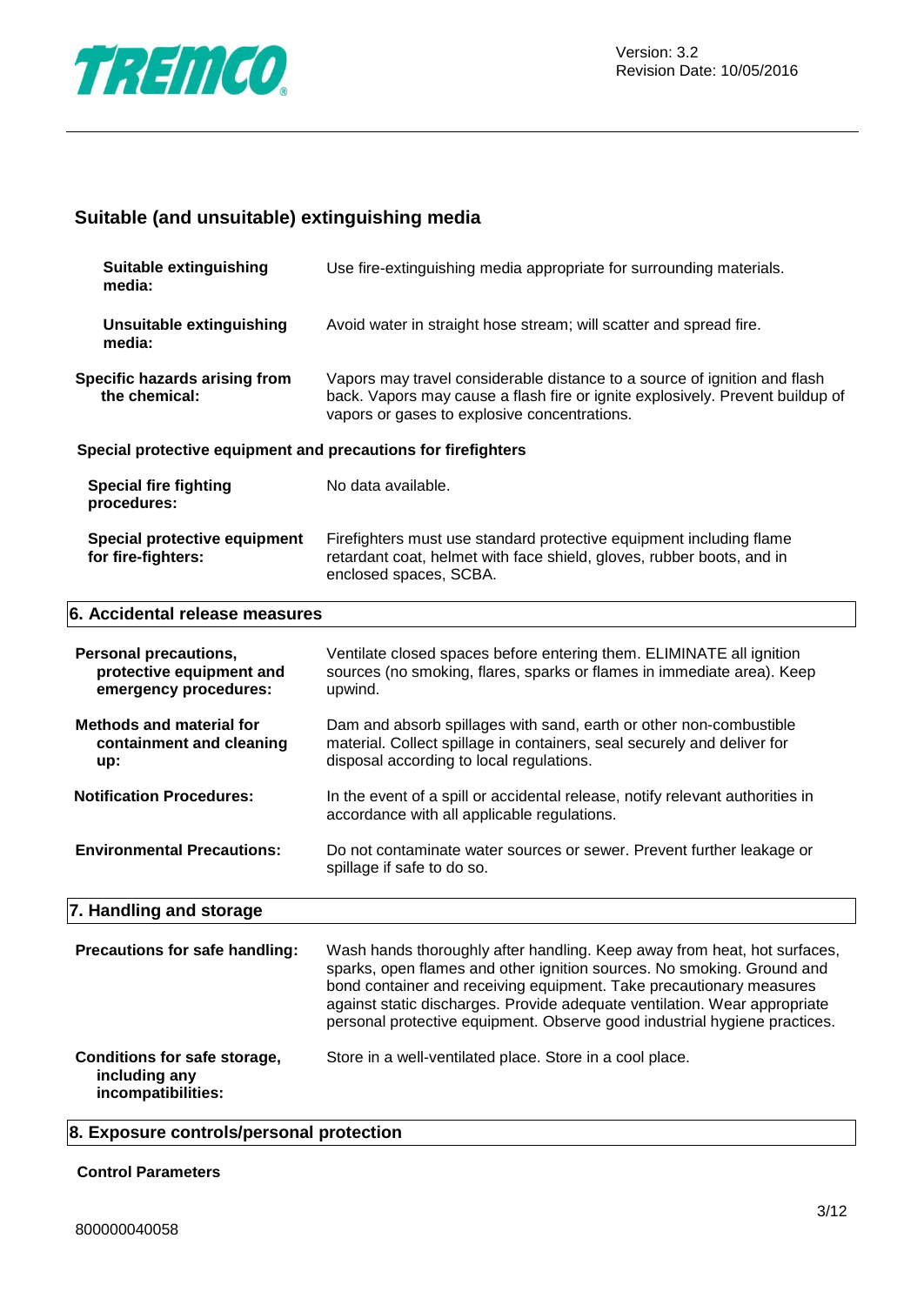

#### **Occupational Exposure Limits**

| <b>Chemical Identity</b> | type        | <b>Exposure Limit Values</b> | <b>Source</b>                                                                     |
|--------------------------|-------------|------------------------------|-----------------------------------------------------------------------------------|
| Methanol                 | TWA         | 200 ppm                      | US. ACGIH Threshold Limit Values<br>(2011)                                        |
|                          | <b>STEL</b> | $250$ ppm                    | US. ACGIH Threshold Limit Values<br>(2011)                                        |
|                          | <b>PEL</b>  | 260<br>200 ppm<br>mg/m3      | US. OSHA Table Z-1 Limits for Air<br>Contaminants (29 CFR 1910.1000)<br>(02 2006) |

| <b>Chemical name</b> | type        | <b>Exposure Limit Values</b> |              | <b>Source</b>                                                                                                                                                             |
|----------------------|-------------|------------------------------|--------------|---------------------------------------------------------------------------------------------------------------------------------------------------------------------------|
| Methanol             | <b>STEL</b> | 250 ppm                      |              | Canada, British Columbia OELs.<br>(Occupational Exposure Limits for<br>Chemical Substances, Occupational<br>Health and Safety Regulation 296/97,<br>as amended) (07 2007) |
|                      | <b>TWA</b>  | 200 ppm                      |              | Canada. British Columbia OELs.<br>(Occupational Exposure Limits for<br>Chemical Substances, Occupational<br>Health and Safety Regulation 296/97,<br>as amended) (07 2007) |
| Methanol             | <b>STEL</b> | 250 ppm                      |              | Canada. Ontario OELs. (Control of<br>Exposure to Biological or Chemical<br>Agents) (11 2010)                                                                              |
|                      | <b>TWA</b>  | 200 ppm                      |              | Canada. Ontario OELs. (Control of<br>Exposure to Biological or Chemical<br>Agents) (11 2010)                                                                              |
| Methanol             | <b>TWA</b>  | 200 ppm                      | 262<br>mg/m3 | Canada. Quebec OELs. (Ministry of<br>Labor - Regulation Respecting the<br>Quality of the Work Environment) (12<br>2008)                                                   |
|                      | <b>STEL</b> | 250 ppm                      | 328<br>mg/m3 | Canada. Quebec OELs. (Ministry of<br>Labor - Regulation Respecting the<br>Quality of the Work Environment) (12<br>2008)                                                   |

#### **Biological Limit Values**

| <b>Chemical Identity</b> | <b>Exposure Limit Values</b> | <b>Source</b>                         |
|--------------------------|------------------------------|---------------------------------------|
| Methanol (methanol:      |                              | 15 mg/l (Urine)   ACGIH BEI (03 2013) |
| Sampling time: End of    |                              |                                       |
| shift.)                  |                              |                                       |

#### **Appropriate Engineering Controls**

Observe good industrial hygiene practices. Observe occupational exposure limits and minimize the risk of inhalation of vapors and mist. Mechanical ventilation or local exhaust ventilation may be required.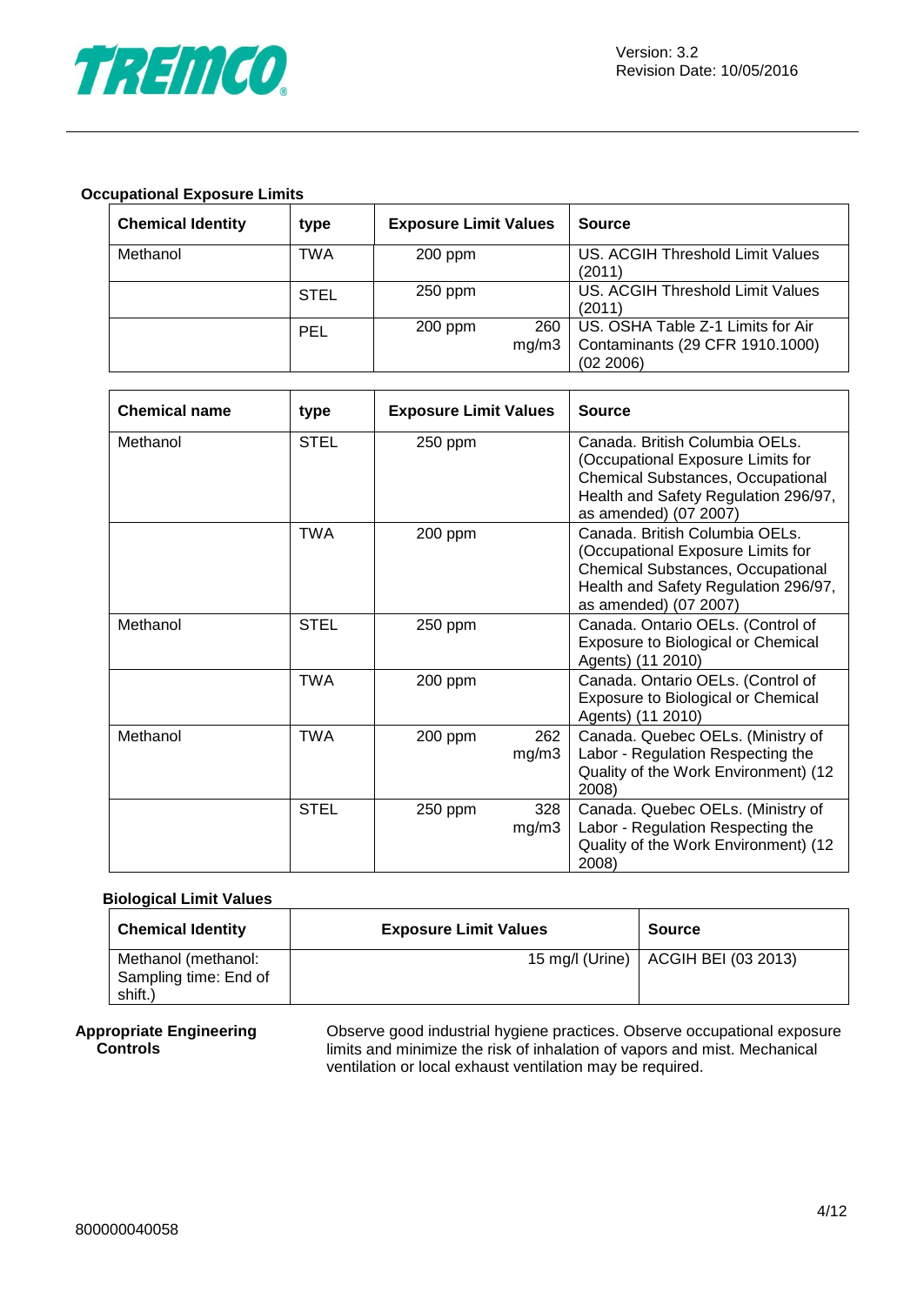

#### **Individual protection measures, such as personal protective equipment**

| <b>General information:</b>                       | Use explosion-proof ventilation equipment. Good general ventilation<br>(typically 10 air changes per hour) should be used. Ventilation rates should<br>be matched to conditions. If applicable, use process enclosures, local<br>exhaust ventilation, or other engineering controls to maintain airborne levels<br>below recommended exposure limits. If exposure limits have not been<br>established, maintain airborne levels to an acceptable level. |
|---------------------------------------------------|---------------------------------------------------------------------------------------------------------------------------------------------------------------------------------------------------------------------------------------------------------------------------------------------------------------------------------------------------------------------------------------------------------------------------------------------------------|
| <b>Eye/face protection:</b>                       | Wear goggles/face shield.                                                                                                                                                                                                                                                                                                                                                                                                                               |
| <b>Skin Protection</b><br><b>Hand Protection:</b> | Use suitable protective gloves if risk of skin contact.                                                                                                                                                                                                                                                                                                                                                                                                 |
| Other:                                            | No data available.                                                                                                                                                                                                                                                                                                                                                                                                                                      |
| <b>Respiratory Protection:</b>                    | In case of inadequate ventilation use suitable respirator. Seek advice from<br>local supervisor.                                                                                                                                                                                                                                                                                                                                                        |
| <b>Hygiene measures:</b>                          | When using do not smoke. Observe good industrial hygiene practices.                                                                                                                                                                                                                                                                                                                                                                                     |

# **9. Physical and chemical properties**

#### **Appearance**

| <b>Physical state:</b>                                | liquid                                                                                         |
|-------------------------------------------------------|------------------------------------------------------------------------------------------------|
| Form:                                                 | liquid                                                                                         |
| Color:                                                | Colorless                                                                                      |
| Odor:                                                 | Mild petroleum/solvent                                                                         |
| <b>Odor threshold:</b>                                | No data available.                                                                             |
| pH:                                                   | 10                                                                                             |
| <b>Melting point/freezing point:</b>                  | No data available.                                                                             |
| Initial boiling point and boiling range:              | 155 °C 311 °F                                                                                  |
| <b>Flash Point:</b>                                   | 37.0 °C 98.6 °F                                                                                |
| <b>Evaporation rate:</b>                              | Slower than Ether                                                                              |
| Flammability (solid, gas):                            | No.                                                                                            |
| Upper/lower limit on flammability or explosive limits |                                                                                                |
| Flammability limit - upper (%):                       | No data available.                                                                             |
| Flammability limit - lower (%):                       | No data available.                                                                             |
| Explosive limit - upper (%):                          | No data available.                                                                             |
| Explosive limit - lower (%):                          | No data available.                                                                             |
| Vapor pressure:                                       | 5 mmHg                                                                                         |
| Vapor density:                                        | Vapors are heavier than air and may travel along the floor and<br>in the bottom of containers. |
| <b>Relative density:</b>                              | 0.933                                                                                          |
| Solubility(ies)                                       |                                                                                                |
| <b>Solubility in water:</b>                           | <b>Practically Insoluble</b>                                                                   |
| Solubility (other):                                   | No data available.                                                                             |
| Partition coefficient (n-octanol/water):              | No data available.                                                                             |
| <b>Auto-ignition temperature:</b>                     | No data available.                                                                             |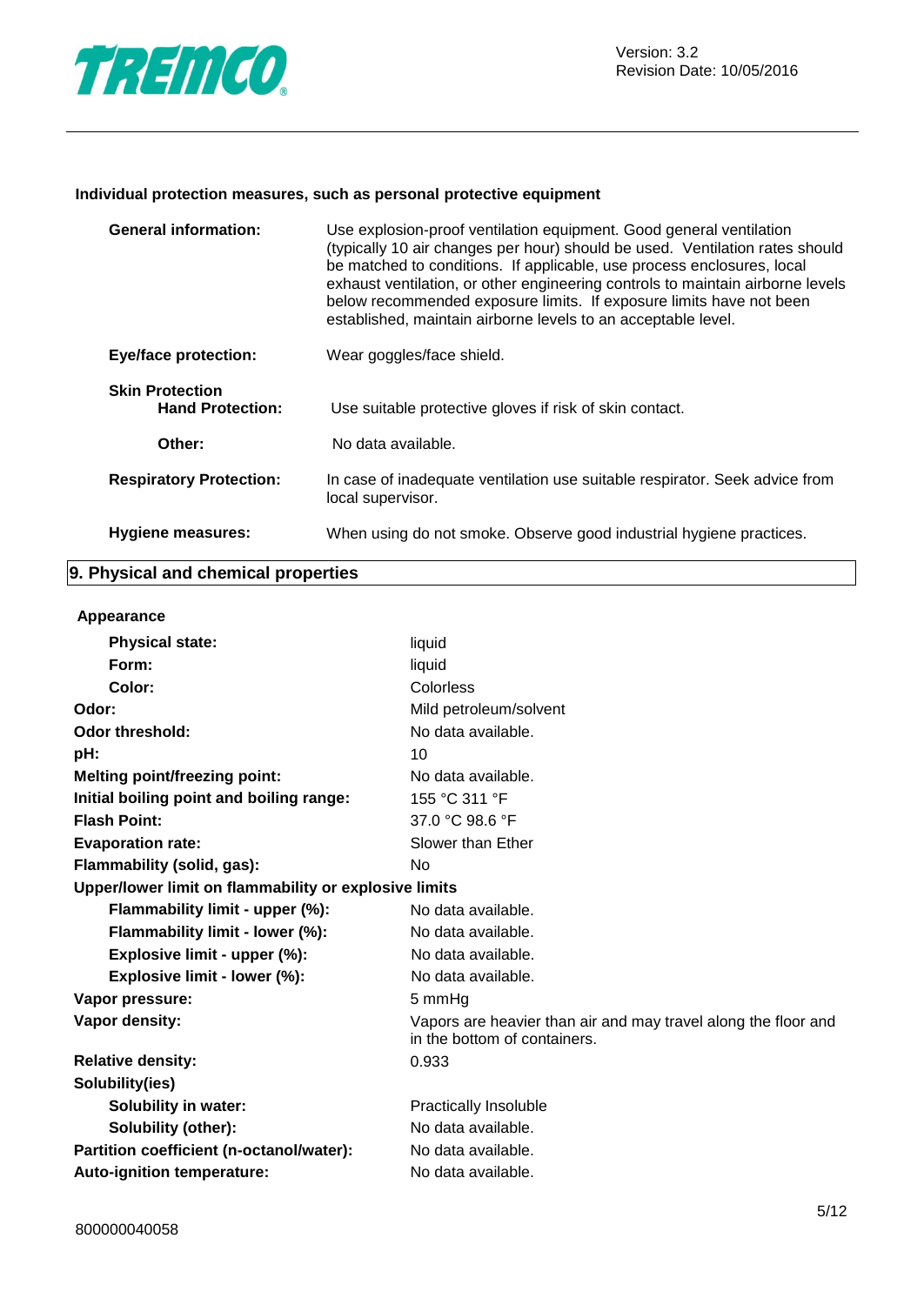

| <b>Decomposition temperature:</b><br><b>Viscosity:</b> | No data available.<br>No data available.                                                                        |  |
|--------------------------------------------------------|-----------------------------------------------------------------------------------------------------------------|--|
| 10. Stability and reactivity                           |                                                                                                                 |  |
| <b>Reactivity:</b>                                     | No data available.                                                                                              |  |
| <b>Chemical Stability:</b>                             | Material is stable under normal conditions.                                                                     |  |
| <b>Possibility of hazardous</b><br>reactions:          | No data available.                                                                                              |  |
| <b>Conditions to avoid:</b>                            | Heat, sparks, flames.                                                                                           |  |
| <b>Incompatible Materials:</b>                         | Strong acids. Avoid contact with oxidizing agents (e.g. nitric acid, peroxides<br>and chromates). Strong bases. |  |
| <b>Hazardous Decomposition</b><br><b>Products:</b>     | Thermal decomposition or combustion may liberate carbon oxides and<br>other toxic gases or vapors.              |  |
| 11. Toxicological information                          |                                                                                                                 |  |
| Information on likely routes of exposure<br>Ingestion: | May be harmful if swallowed.                                                                                    |  |
| Inhalation:                                            | In high concentrations, vapors, fumes or mists may irritate nose, throat and<br>mucus membranes.                |  |
| <b>Skin Contact:</b>                                   | Moderately irritating to skin with prolonged exposure.                                                          |  |
| Eye contact:                                           | Eye contact is possible and should be avoided.                                                                  |  |
| Information on toxicological effects                   |                                                                                                                 |  |
| Acute toxicity (list all possible routes of exposure)  |                                                                                                                 |  |

| Oral<br>Product:                             | ATEmix: 2,040.82 mg/kg |
|----------------------------------------------|------------------------|
| Dermal<br>Product:                           | No data available.     |
| <b>Inhalation</b><br>Product:                | No data available.     |
| <b>Repeated dose toxicity</b><br>Product:    | No data available.     |
| <b>Skin Corrosion/Irritation</b><br>Product: | No data available.     |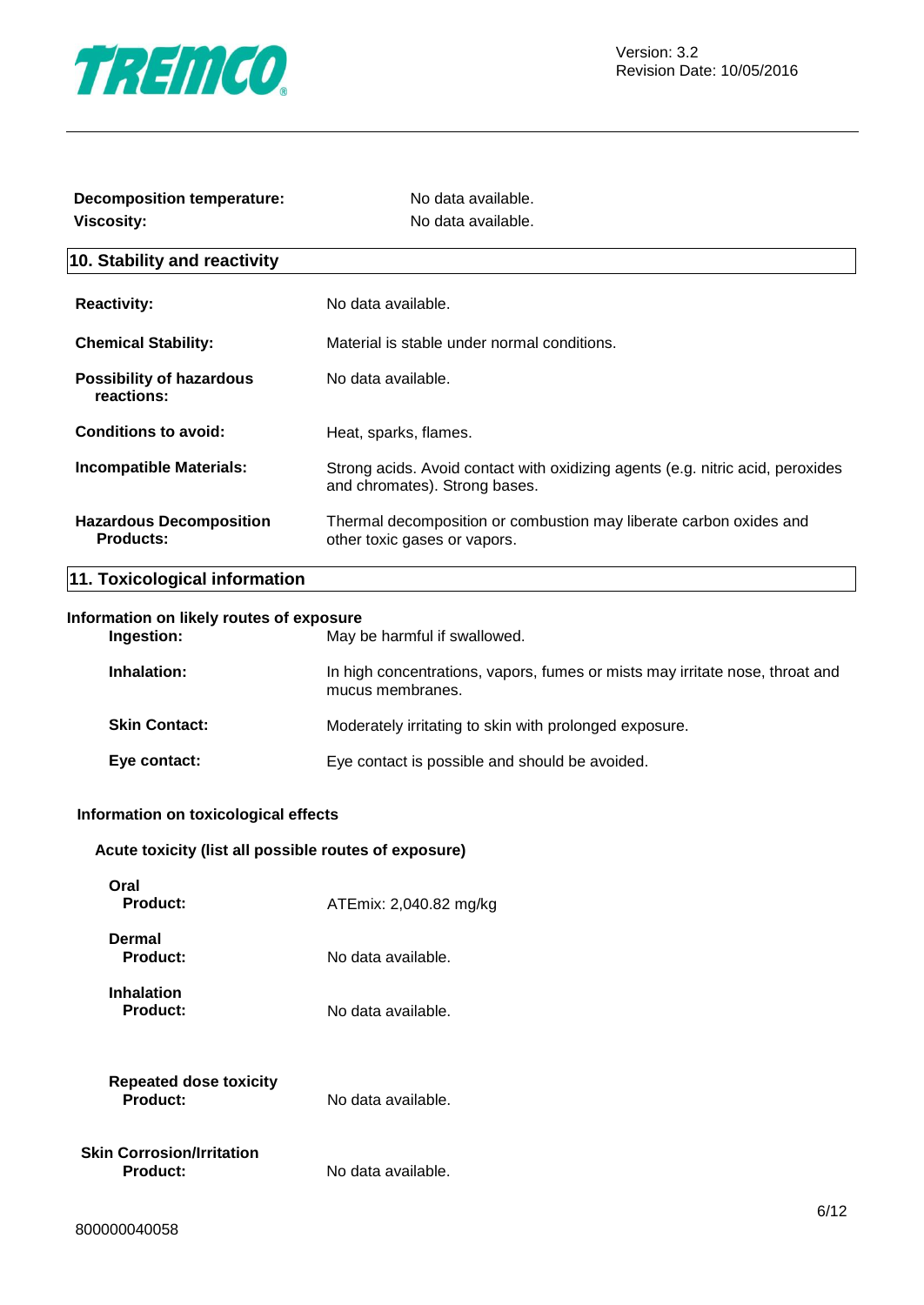

| Specified substance(s):<br>Methanol                                                                          | in vivo (Rabbit): Experimental result, Key study |
|--------------------------------------------------------------------------------------------------------------|--------------------------------------------------|
| <b>Serious Eye Damage/Eye Irritation</b><br>Product:                                                         | No data available.                               |
| Specified substance(s):<br>Methanol                                                                          | in vivo (Rabbit, 24 hrs): Not irritating         |
| <b>Respiratory or Skin Sensitization</b><br>Product:                                                         | No data available.                               |
| Carcinogenicity<br>Product:                                                                                  | No data available.                               |
| IARC Monographs on the Evaluation of Carcinogenic Risks to Humans:<br>No carcinogenic components identified  |                                                  |
| US. National Toxicology Program (NTP) Report on Carcinogens:<br>No carcinogenic components identified        |                                                  |
| US. OSHA Specifically Regulated Substances (29 CFR 1910.1001-1050):<br>No carcinogenic components identified |                                                  |
| <b>Germ Cell Mutagenicity</b>                                                                                |                                                  |
| In vitro<br><b>Product:</b>                                                                                  | No data available.                               |
| In vivo<br><b>Product:</b>                                                                                   | No data available.                               |
| <b>Reproductive toxicity</b><br><b>Product:</b>                                                              | No data available.                               |
| <b>Specific Target Organ Toxicity - Single Exposure</b><br>Product:<br>No data available.                    |                                                  |
| <b>Specific Target Organ Toxicity - Repeated Exposure</b><br>Product:                                        | No data available.                               |
| <b>Aspiration Hazard</b><br><b>Product:</b>                                                                  | No data available.                               |
| Other effects:                                                                                               | No data available.                               |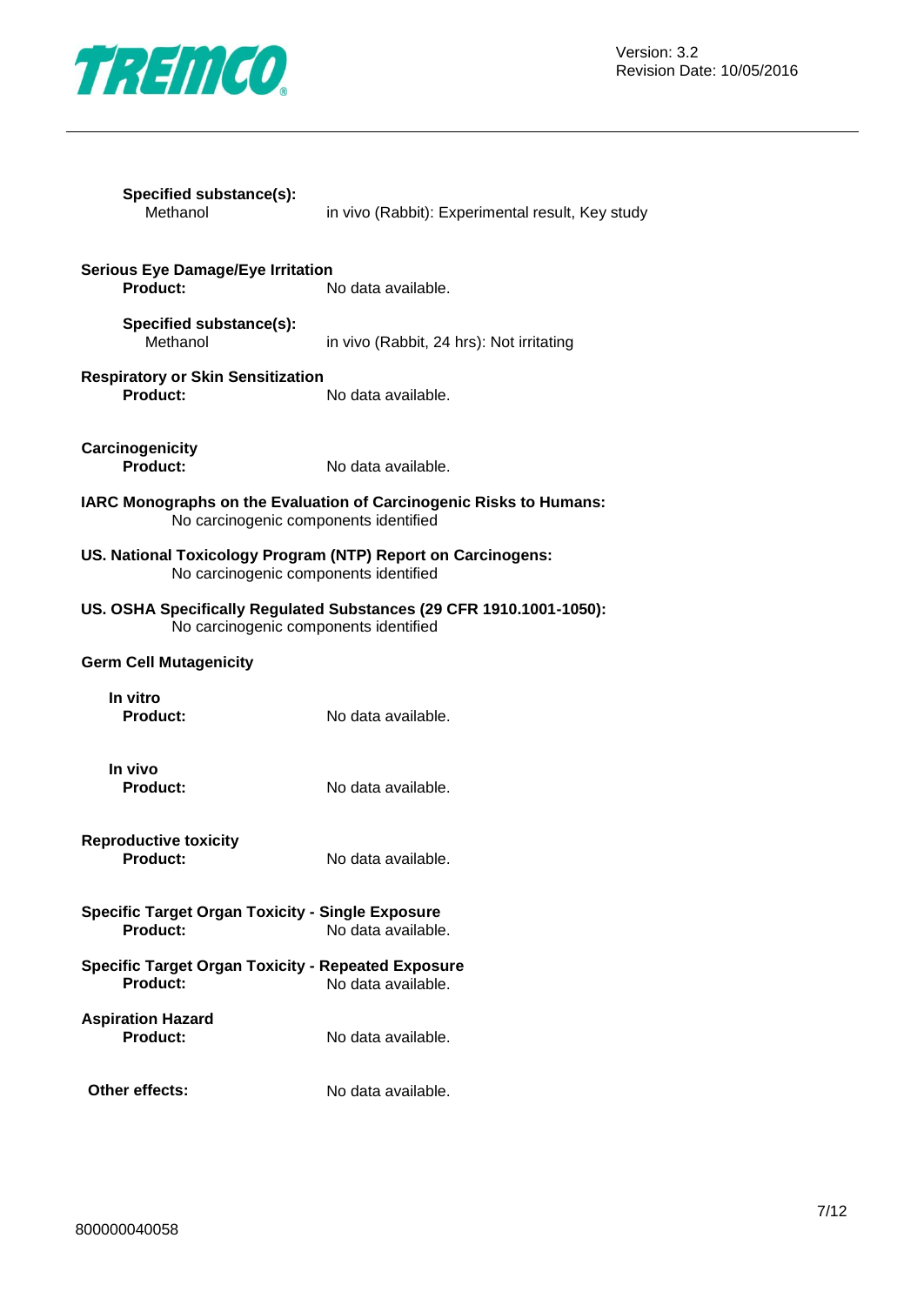

# **12. Ecological information**

## **Ecotoxicity:**

## **Acute hazards to the aquatic environment:**

| Fish<br><b>Product:</b>                              | No data available.                                                                                                                                                                                                                                                                                                                                                                                                                                  |
|------------------------------------------------------|-----------------------------------------------------------------------------------------------------------------------------------------------------------------------------------------------------------------------------------------------------------------------------------------------------------------------------------------------------------------------------------------------------------------------------------------------------|
| Specified substance(s):<br>Methanol                  | LC 50 (Fathead minnow (Pimephales promelas), 96 h): 28,200 mg/l Mortality                                                                                                                                                                                                                                                                                                                                                                           |
| <b>Aquatic Invertebrates</b><br>Product:             | No data available.                                                                                                                                                                                                                                                                                                                                                                                                                                  |
| Specified substance(s):<br>Methanol                  | LC 50 (Water flea (Daphnia magna), 24 h): 3,616 - 6,414 mg/l Mortality<br>EC 50 (Water flea (Daphnia magna), 48 h): > 10,000 mg/l Intoxication<br>EC 50 (Water flea (Daphnia magna), 24 h): > 10,000 mg/l Intoxication<br>LC 50 (Water flea (Daphnia magna), 96 h): > 100 mg/l Mortality<br>LC 50 (Oligochaete, worm (Lumbriculus variegatus), 96 h): > 100 mg/l<br>Mortality                                                                       |
| Chronic hazards to the aquatic environment:          |                                                                                                                                                                                                                                                                                                                                                                                                                                                     |
| <b>Fish</b><br><b>Product:</b>                       | No data available.                                                                                                                                                                                                                                                                                                                                                                                                                                  |
| Specified substance(s):<br>Methanol                  | NOAEL (Oryzias latipes, 200 h): 15,800 mg/l Experimental result,<br>Supporting study<br>NOAEL (Oryzias latipes, 200 h): 158,000 mg/l Experimental result,<br>Supporting study<br>EC 50 (Oryzias latipes, 200 h): 9,164 mg/l Experimental result, Supporting<br>study<br>EC 50 (Oryzias latipes, 200 h): 10,270 mg/l Experimental result, Supporting<br>study<br>LOAEL (Oryzias latipes, 200 h): 7,900 mg/l Experimental result, Supporting<br>study |
| <b>Aquatic Invertebrates</b><br>Product:             | No data available.                                                                                                                                                                                                                                                                                                                                                                                                                                  |
| <b>Toxicity to Aquatic Plants</b><br><b>Product:</b> | No data available.                                                                                                                                                                                                                                                                                                                                                                                                                                  |
| <b>Persistence and Degradability</b>                 |                                                                                                                                                                                                                                                                                                                                                                                                                                                     |
| <b>Biodegradation</b><br><b>Product:</b>             | No data available.                                                                                                                                                                                                                                                                                                                                                                                                                                  |
| <b>BOD/COD Ratio</b>                                 |                                                                                                                                                                                                                                                                                                                                                                                                                                                     |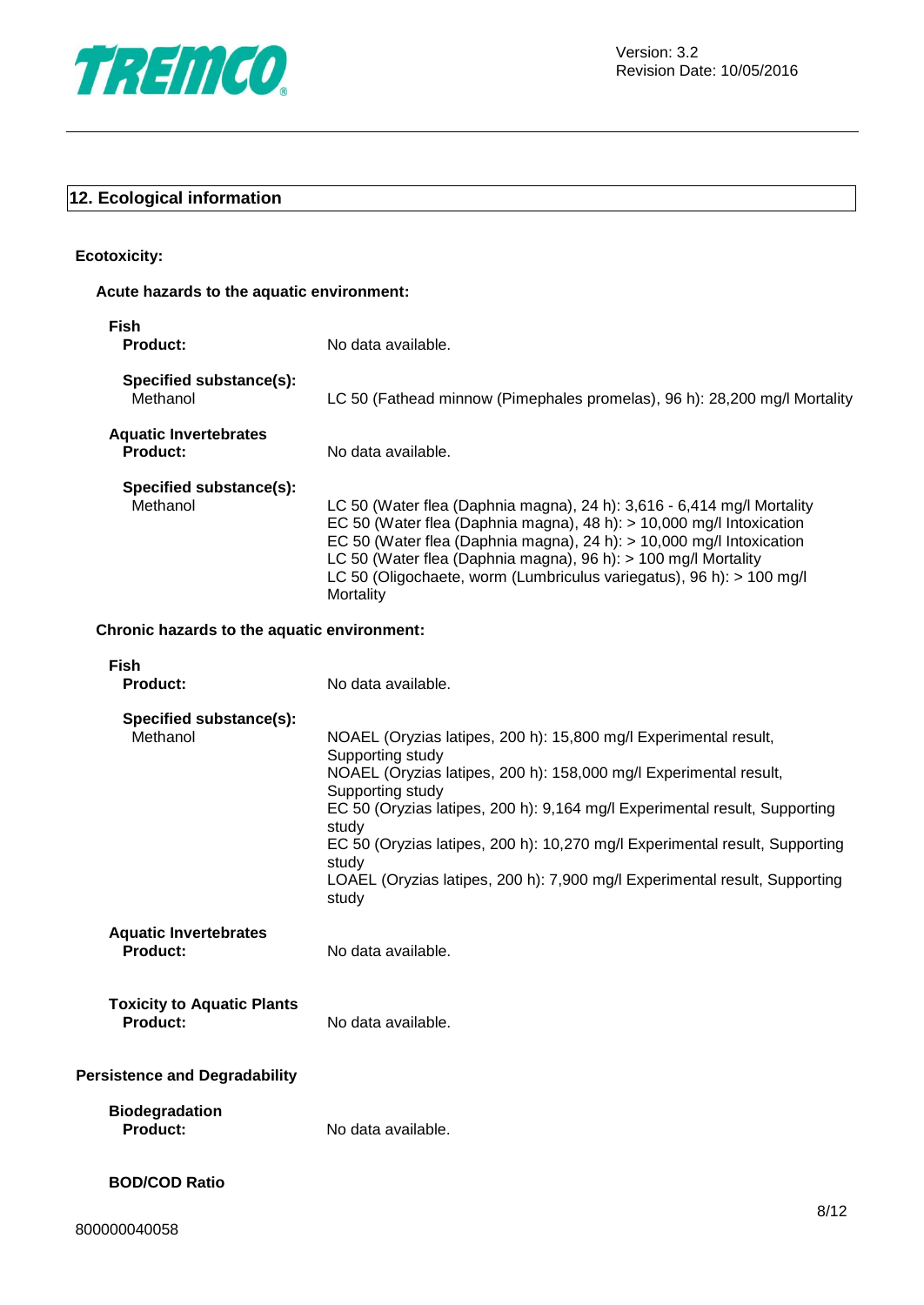

| <b>Product:</b>                                                                             | No data available.                                                                                                                                                            |
|---------------------------------------------------------------------------------------------|-------------------------------------------------------------------------------------------------------------------------------------------------------------------------------|
| <b>Bioaccumulative Potential</b><br><b>Bioconcentration Factor (BCF)</b><br><b>Product:</b> | No data available.                                                                                                                                                            |
| Specified substance(s):<br>Methanol                                                         | Green algae (Chlorella fusca vacuolata), Bioconcentration Factor (BCF):<br>28,400 (Static)                                                                                    |
| Partition Coefficient n-octanol / water (log Kow)<br>Product:                               | No data available.                                                                                                                                                            |
| Specified substance(s):<br>Methanol                                                         | Log Kow: -0.77                                                                                                                                                                |
| <b>Mobility in Soil:</b>                                                                    | No data available.                                                                                                                                                            |
| <b>Other Adverse Effects:</b>                                                               | No data available.                                                                                                                                                            |
| 13. Disposal considerations                                                                 |                                                                                                                                                                               |
| <b>Disposal instructions:</b>                                                               | Dispose of waste at an appropriate treatment and disposal facility in<br>accordance with applicable laws and regulations, and product<br>characteristics at time of disposal. |
| <b>Contaminated Packaging:</b>                                                              | No data available.                                                                                                                                                            |
| 14. Transport information                                                                   |                                                                                                                                                                               |

#### **TDG:**

UN1139, COATING SOLUTION (Isobutyl Trimethoxy Silane, Methanol), 3, PG II

#### **CFR / DOT:**

UN1139, Coating solution (Isobutyl Trimethoxy Silane, Methanol), 3, PG II

#### **IMDG:**

UN1139, COATING SOLUTION (Isobutyl Trimethoxy Silane, Methanol), 3, PG II

#### **Further Information:**

The above shipping description may not be accurate for all container sizes and all modes of transportation. Please refer to Bill of Lading.

#### **15. Regulatory information**

#### **US Federal Regulations**

**TSCA Section 12(b) Export Notification (40 CFR 707, Subpt. D)** None present or none present in regulated quantities.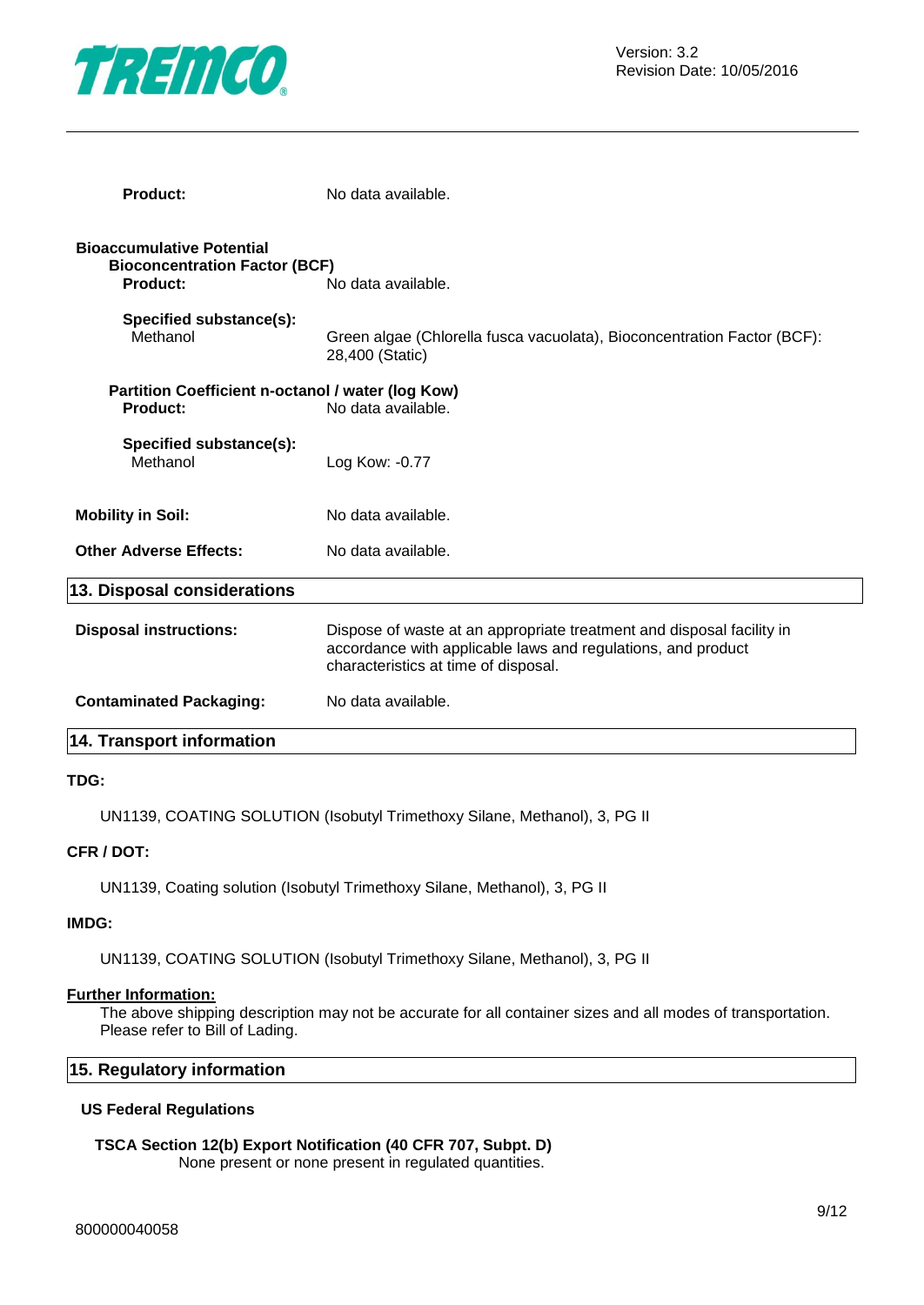

#### **US. OSHA Specifically Regulated Substances (29 CFR 1910.1001-1050)** None present or none present in regulated quantities.

#### **CERCLA Hazardous Substance List (40 CFR 302.4):**

| <b>Chemical Identity</b> | Reportable quantity |
|--------------------------|---------------------|
| Methanol                 | 5000 lbs.           |

**Superfund Amendments and Reauthorization Act of 1986 (SARA)**

**Hazard categories** Fire Hazard

**SARA 302 Extremely Hazardous Substance** None present or none present in regulated quantities.

| <b>SARA 304 Emergency Release Notification</b> |                            |
|------------------------------------------------|----------------------------|
| <b>Chemical Identity</b>                       | <b>Reportable quantity</b> |
| Methanol                                       | 5000 lbs.                  |

**SARA 311/312 Hazardous Chemical Chemical Identity Threshold Planning Quantity** Methanol 500 lbs

#### **SARA 313 (TRI Reporting) Chemical Identity** Methanol

**Clean Water Act Section 311 Hazardous Substances (40 CFR 117.3)** None present or none present in regulated quantities.

**Clean Air Act (CAA) Section 112(r) Accidental Release Prevention (40 CFR 68.130):** None present or none present in regulated quantities.

#### **US State Regulations**

#### **US. California Proposition 65**

This product contains chemical(s) known to the State of California to cause cancer and/or to cause birth defects or other reproductive harm.

#### **US. New Jersey Worker and Community Right-to-Know Act**

**Chemical Identity Methanol** 

### **US. Massachusetts RTK - Substance List**

**Chemical Identity** Methanol

#### **US. Pennsylvania RTK - Hazardous Substances**

**Chemical Identity** Methanol

**US. Rhode Island RTK**

**Chemical Identity** Methanol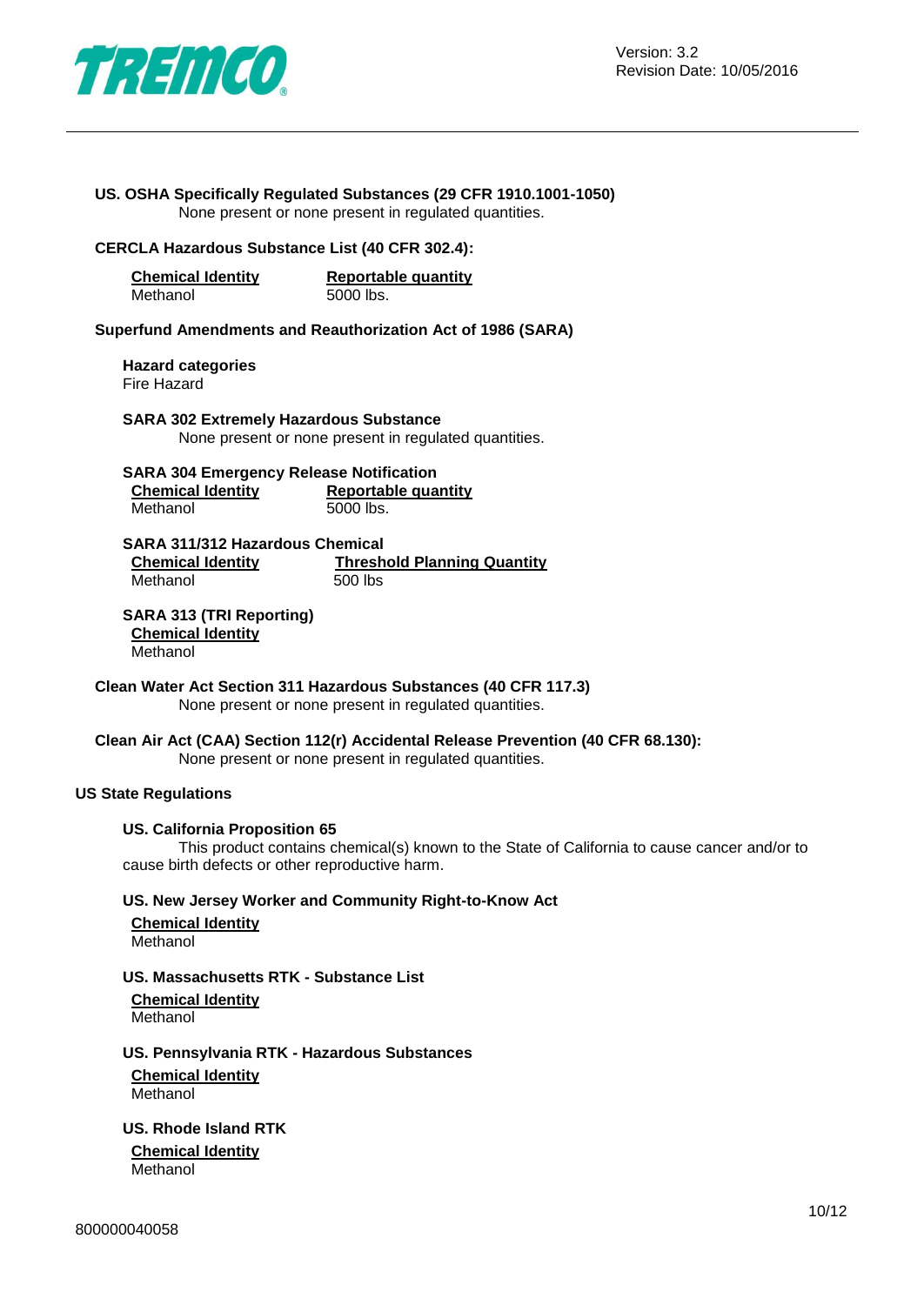

#### **Other Regulations:**

**When appropriately mixed with the other part, product has a VOC less water and exempt solvent of:** < 350 g/l

| <b>Inventory Status:</b><br>Australia AICS: | All components in this product are listed on or                                           |
|---------------------------------------------|-------------------------------------------------------------------------------------------|
|                                             | exempt from the Inventory.                                                                |
| Canada DSL Inventory List:                  | All components in this product are listed on or<br>exempt from the Inventory.             |
| EINECS, ELINCS or NLP:                      | All components in this product are listed on or<br>exempt from the Inventory.             |
| Japan (ENCS) List:                          | All components in this product are listed on or<br>exempt from the Inventory.             |
| China Inv. Existing Chemical Substances:    | All components in this product are listed on or<br>exempt from the Inventory.             |
| Korea Existing Chemicals Inv. (KECI):       | All components in this product are listed on or<br>exempt from the Inventory.             |
| Canada NDSL Inventory:                      | One or more components in this product are<br>not listed on or exempt from the Inventory. |
| Philippines PICCS:                          | All components in this product are listed on or<br>exempt from the Inventory.             |
| US TSCA Inventory:                          | All components in this product are listed on or<br>exempt from the Inventory.             |
| New Zealand Inventory of Chemicals:         | All components in this product are listed on or<br>exempt from the Inventory.             |
| Japan ISHL Listing:                         | All components in this product are listed on or<br>exempt from the Inventory.             |
| Japan Pharmacopoeia Listing:                | One or more components in this product are<br>not listed on or exempt from the Inventory. |
| Mexico INSQ:                                | One or more components in this product are<br>not listed on or exempt from the Inventory. |
| Ontario Inventory:                          | One or more components in this product are<br>not listed on or exempt from the Inventory. |